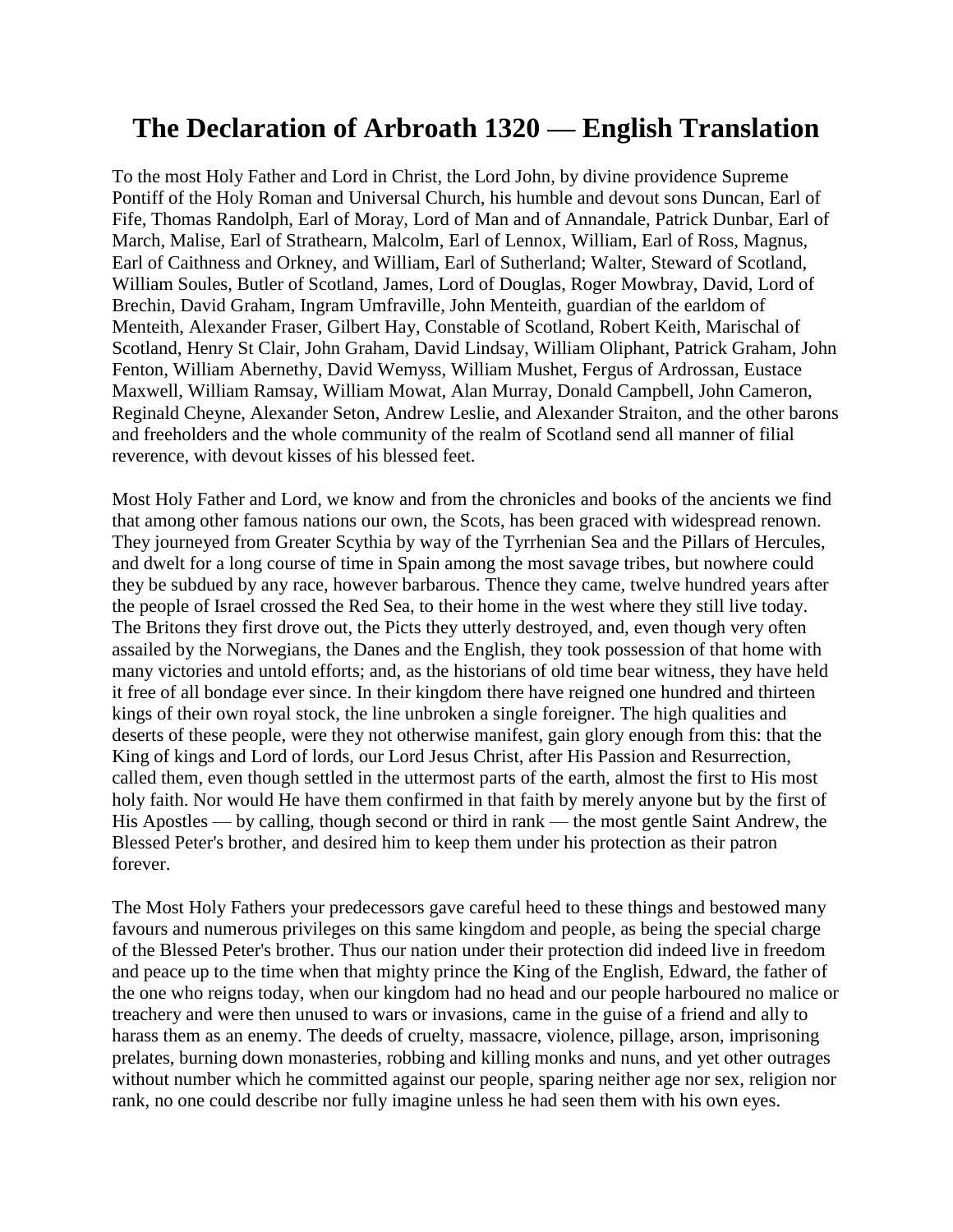But from these countless evils we have been set free, by the help of Him Who though He afflicts yet heals and restores, by our most tireless Prince, King and Lord, the Lord Robert. He, that his people and his heritage might be delivered out of the hands of our enemies, met toil and fatigue, hunger and peril, like another Macabaeus or Joshua and bore them cheerfully. Him, too, divine providence, his right of succession according to or laws and customs which we shall maintain to the death, and the due consent and assent of us all have made our Prince and King. To him, as to the man by whom salvation has been wrought unto our people, we are bound both by law and by his merits that our freedom may be still maintained, and by him, come what may, we mean to stand. Yet if he should give up what he has begun, and agree to make us or our kingdom subject to the King of England or the English, we should exert ourselves at once to drive him out as our enemy and a subverter of his own rights and ours, and make some other man who was well able to defend us our King; for, as long as but a hundred of us remain alive, never will we on any conditions be brought under English rule. It is in truth not for glory, nor riches, nor honours that we are fighting, but for freedom — for that alone, which no honest man gives up but with life itself.

Therefore it is, Reverend Father and Lord, that we beseech your Holiness with our most earnest prayers and suppliant hearts, inasmuch as you will in your sincerity and goodness consider all this, that, since with Him Whose vice-gerent on earth you are there is neither weighing nor distinction of Jew and Greek, Scotsman or Englishman, you will look with the eyes of a father on the troubles and privation brought by the English upon us and upon the Church of God. May it please you to admonish and exhort the King of the English, who ought to be satisfied with what belongs to him since England used once to be enough for seven kings or more, to leave us Scots in peace, who live in this poor little Scotland, beyond which there is no dwelling-place at all, and covet nothing but our own. We are sincerely willing to do anything for him, having regard to our condition, that we can, to win peace for ourselves. This truly concerns you, Holy Father, since you see the savagery of the heathen raging against the Christians, as the sins of Christians have indeed deserved, and the frontiers of Christendom being pressed inward every day; and how much it will tarnish your Holiness's memory if (which God forbid) the Church suffers eclipse or scandal in any branch of it during your time, you must perceive. Then rouse the Christian princes who for false reasons pretend that they cannot go to help of the Holy Land because of wars they have on hand with their neighbours. The real reason that prevents them is that in making war on their smaller neighbours they find quicker profit and weaker resistance. But how cheerfully our Lord the King and we too would go there if the King of the English would leave us in peace, He from Whom nothing is hidden well knows; and we profess and declare it to you as the Vicar of Christ and to all Christendom. But if your Holiness puts too much faith in the tales the English tell and will not give sincere belief to all this, nor refrain from favouring them to our prejudice, then the slaughter of bodies, the perdition of souls, and all the other misfortunes that will follow, inflicted by them on us and by us on them, will, we believe, be surely laid by the Most High to your charge.

To conclude, we are and shall ever be, as far as duty calls us, ready to do your will in all things, as obedient sons to you as His Vicar; and to Him as the Supreme King and Judge we commit the maintenance of our cause, casting our cares upon Him and firmly trusting that He will inspire us with courage and bring our enemies to nought. May the Most High preserve you to his Holy Church in holiness and health and grant you length of days.